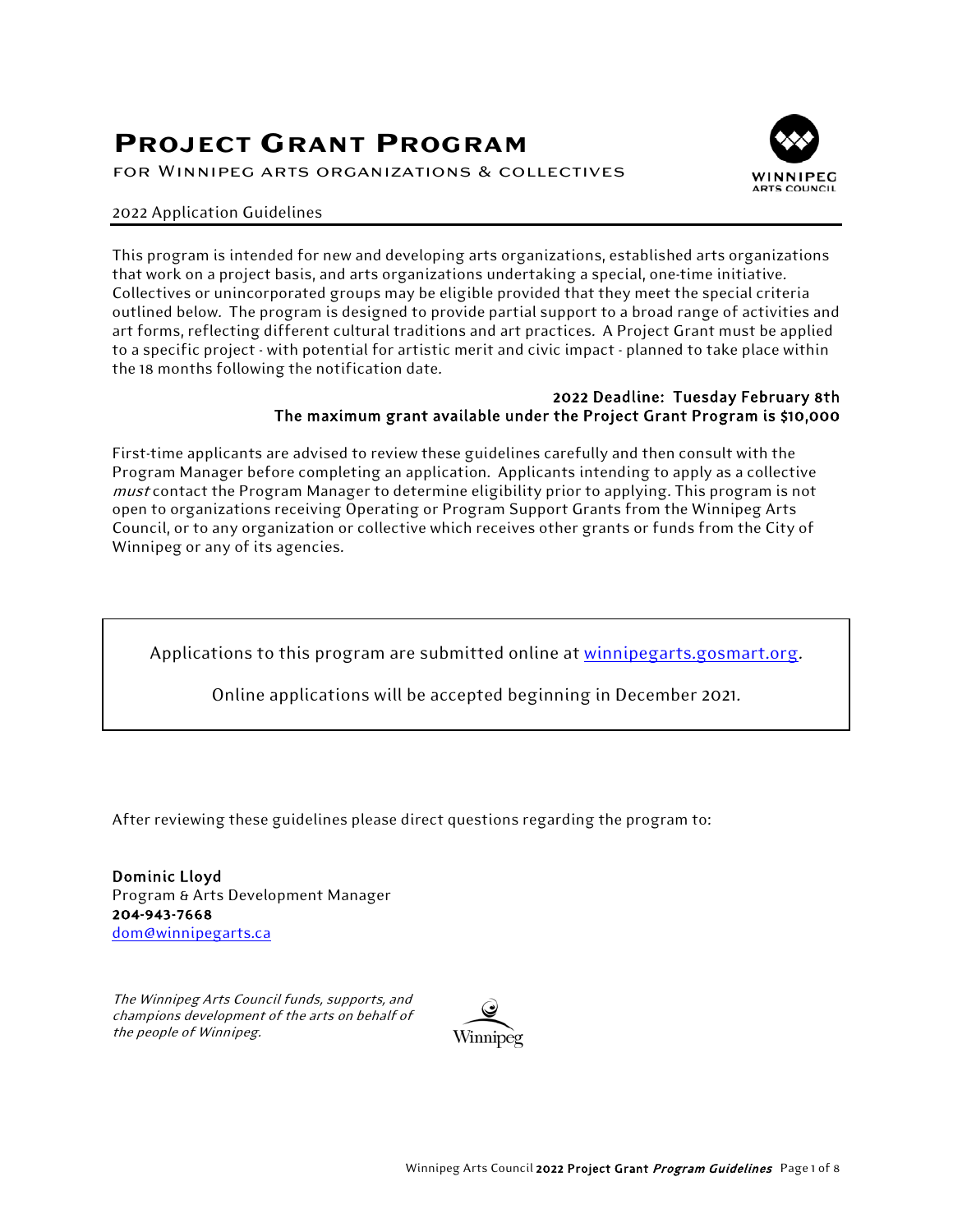# GENERAL ELIGIBILITY CRITERIA

Applicants for Project Grants must meet all of the following criteria:

- be an organization that has as its primary mandate and core activity the creation, production or presentation of the performing, visual, literary, film, video or media arts.
- be based and active in Winnipeg, and provide programming or services that are open to the public and publicized city-wide.
- be registered as a not-for-profit corporation in Manitoba, governed by a volunteer board of directors, and have operated as such for a minimum of six months, OR be a collective or unincorporated group that meets the special criteria below in addition to the criteria for not-for-profit corporations.
- have ongoing qualified artistic and administrative leadership (which may be combined), and pay principal artistic contributors for their services in accordance with generally accepted professional standards.
- receive revenue from sources other than the WAC. These may include box-office revenues, memberships, sponsorships/donations from individuals or businesses, in-kind contributions or support from foundations and other levels of government.
- Arts service organizations whose primary objective is to support the development of one or more art forms through a range of services to professional artists and/or not-for-profit arts organizations, or through the bringing together of professional artists and the arts community at large, may be eligible. Arts service organizations must contact the Program Manager in advance of applying to determine eligibility.

Dedicated professional art programs that fit these criteria and function as part of a larger incorporated not-for-profit organization may be considered eligible for funding provided that the organization has dedicated artistic staff and resources related to the creation, production or presentation of the performing, visual, literary, film, video or media arts. Prospective applicants must contact the Program Manager prior to applying to ensure eligibility.

Multiple organizations collaborating on a single project must designate an eligible arts organization to act as the primary applicant, record keeper, and responsible fiscal agent for the project.

# SPECIAL CRITERIA FOR COLLECTIVES OR UNINCORPORATED GROUPS

Collectives or unincorporated groups must consult with the Winnipeg Arts Council's Program Manager prior to applying to ensure eligibility. Please note the following considerations:

- A collective is considered a group comprised of two or more professional artists working together under a group name, either on an ongoing or ad hoc basis.
- If the collective is two members, both must be residents of the City of Winnipeg. If the collective is more than two members, at least 50% of the group must be residents of the City of Winnipeg (proof of residency may be required).
- All members of the group must have at least one year of professional practice and a history of public presentation. A group is not normally considered if its principal artistic collaborators have been enrolled in an undergraduate program within the last year.
- The group must have qualified artistic leadership. In the absence of an Artistic Director, applicants must include an outline of the artistic oversight for the project and short bios of the principal artistic collaborators.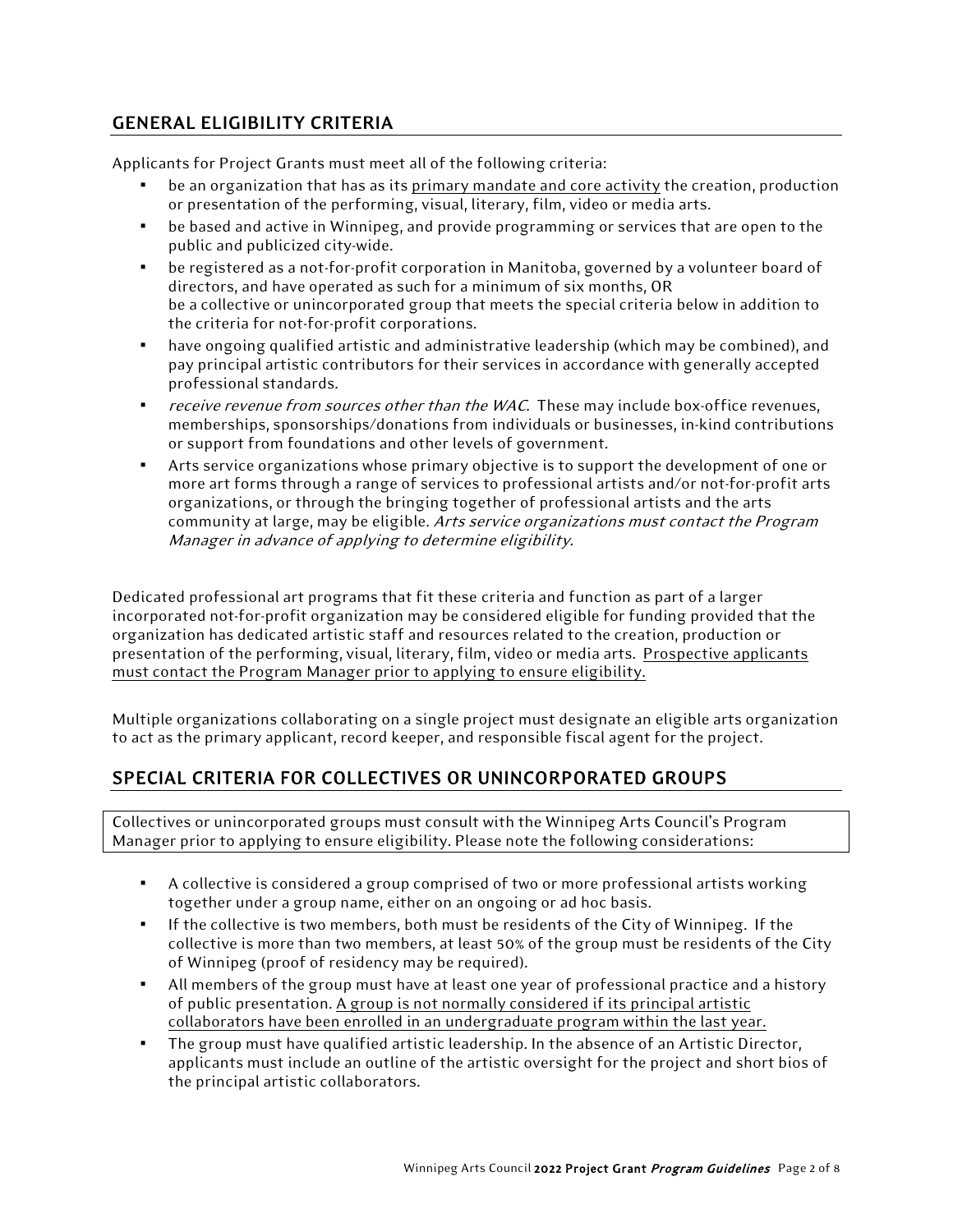- Collectives should already have identified the work(s) to be exhibited or presented, or, at minimum, have developed clear critical or curatorial objectives and provide a list of artists/artworks under consideration.
- Principal artistic collaborators to the project must be paid in accordance with generally accepted artistic standards.
- The group must have a designated administrative agent for the project, who is responsible for ensuring the terms of the contribution agreement are met.
- All members of the collective must be in good standing with the Winnipeg Arts Council.
- Collective applications are not intended to augment or replace applications from arts organizations. If an incorporated arts organization is involved with the project, the request should normally come from the organization rather than from a collective.
- More than one request for a project will not be accepted, i.e. one request from an organization and one request from a collective, or an application for a Project Grant and another for an Individual Artist grant, for similar or overlapping projects. if you are unsure whether this applies to you, contact the WAC office in advance of making your application.

NOTE: Payments to collectives will not be issued to individuals. If you intend to apply as a collective you must be able to deposit a cheque payable to the name of the collective.

### INELIGIBILITY

Project Grants are not available to:

- organizations or collectives that do not have as their primary mandate and core activity the creation, production or presentation of the performing, visual, literary, film, video or media arts;
- organizations or collectives that are not based in and active in Winnipeg;
- individual artists;
- for-profit organizations;
- civic, provincial or federal departments or branches;
- health, social service, religious or sports organizations;
- educational institutions;
- private club or community centre programs;
- trade unions, trade guilds, and professional associations;
- organizations that receive multi-year Operating or Program Support grants from the Winnipeg Arts Council;
- organizations or collectives that receive other grants or funds from the City of Winnipeg or any of its agencies;
- organizations or collectives that have previously received support from any Winnipeg Arts Council program and have not submitted an acceptable Final Report. Contact the Program Manager if you cannot report on a previous grant before the new deadline because of your publishing or production season.

### Project Grants are not available for:

- ongoing organizational costs including general overhead, salaries, and administration. Reasonable administrative costs directly related to the project may be included at no more than 15% of the project's total budget;
- competition prizes, awards, or scholarships;
- annual conferences;
- travel, tours and/or activity outside Winnipeg;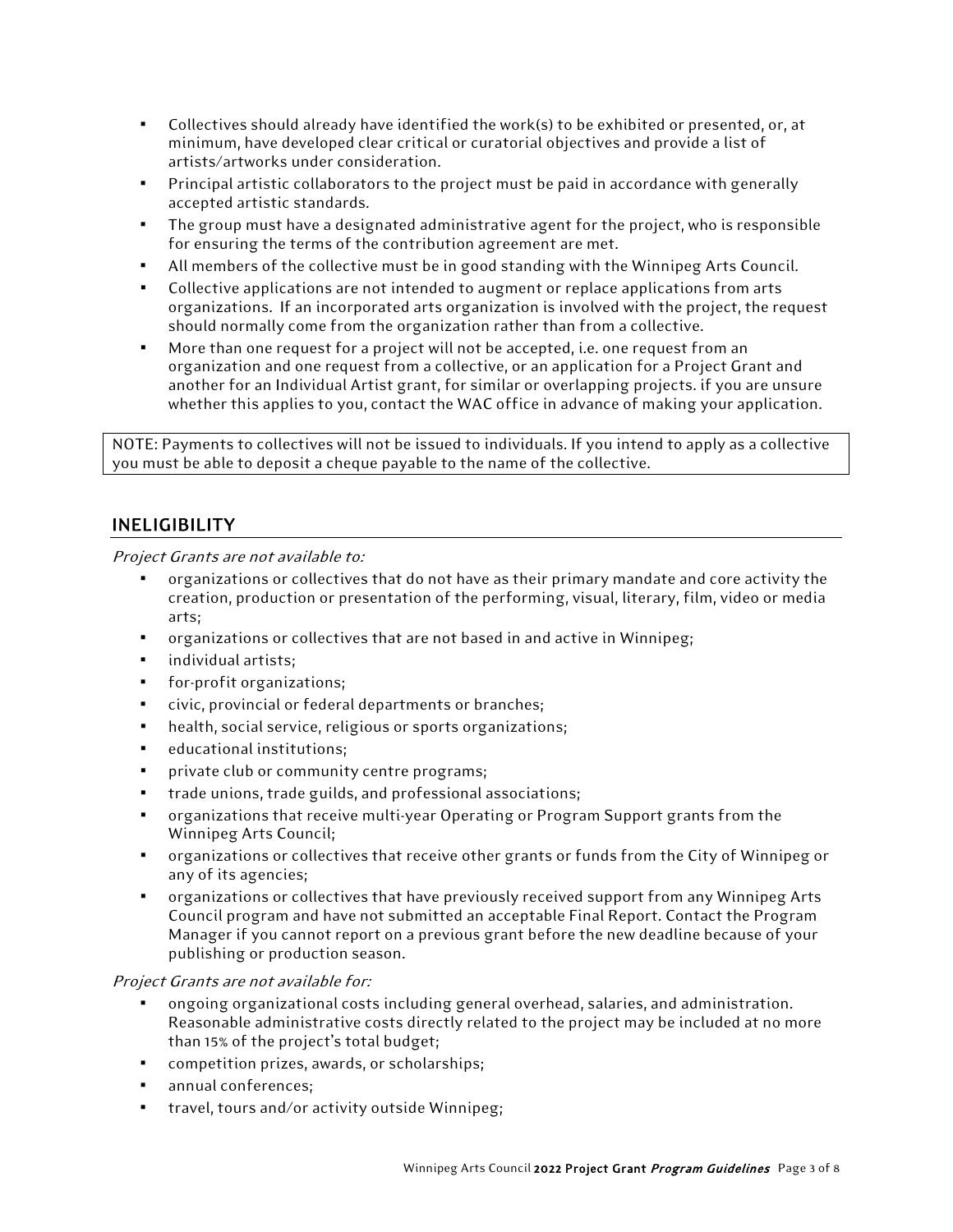- activity undertaken or costs incurred prior to the award notification date;
- deficit reduction or fundraising projects;
- projects that forecast a deficit;
- capital projects/purchase of equipment (where specialized equipment associated with the project's production is required, please contact the Program Manager to discuss eligibility);
- projects that are included in the ongoing activities of any organization which receives Operating or Programming Support grants from the Winnipeg Arts Council;
- projects that are included in the ongoing activities of organizations which receive other grants or funds from the City of Winnipeg or any of its agencies;
- activities for which any member of the group or collective has a pending request or confirmed funding from another Winnipeg Arts Council program.

### APPLICATION DEADLINE

The Project Grant Program has a single annual deadline:

February 8<sup>th</sup>, 2022 for projects taking place between May 1, 2022 and November 30, 2023.

Applications must be submitted online at [winnipegarts.gosmart.org](https://winnipegarts.gosmart.org/login.php) until 11:59 pm local time, however no technical support is available outside of office hours. Applications will be accepted beginning in mid-December.

### APPLICATIONS MUST BE SUBMITTED USING THE GOSMART WEBSITE. APPLICANTS WHO DO NOT HAVE REASONABLE ACCESS TO A PUBLIC INTERNET SOURCE SUCH AS A PUBLIC LIBRARY SHOULD CONTACT THE WINNIPEG ARTS COUNCIL AT LEAST FOUR WEEKS PRIOR TO THE DEADLINE TO ENQUIRE ABOUT ALTERNATIVE APPLICATION METHODS

### INCOMPLETE OR LATE APPLICATIONS WILL NOT BE CONSIDERED FOR FUNDING

### NOTIFICATION OF RESULTS

Applicants will be informed of the results of their application, in writing, within approximately three months of the application deadline. Results are never released over the telephone, and assessor comments are not provided. Feedback will be provided, only when necessary, on technical aspects of your application such as the clarity of your images or written text. No further feedback will be given by telephone or email. All funding is conditional and dependent upon an annual allocation from the City of Winnipeg.

### PROCESS

Applicants must complete and submit all materials listed in these guidelines. Only one proposal per organization or collective may be submitted to this program for consideration at any time. The program is not intended to facilitate artists submitting multiple proposals as members of different collectives at the same deadline. Winnipeg Arts Council staff review all applications to determine eligibility.

The program is competitive. An independent panel of artistic professionals assesses each application, based on the criteria listed in this document and the applicant's past and proposed work within the context of each competition, and makes funding recommendations. Based on these recommendations grants are awarded by the Winnipeg Arts Council. There is no procedure for appealing the recommendation; however, the Winnipeg Arts Council welcomes comments or suggestions about any of its programs.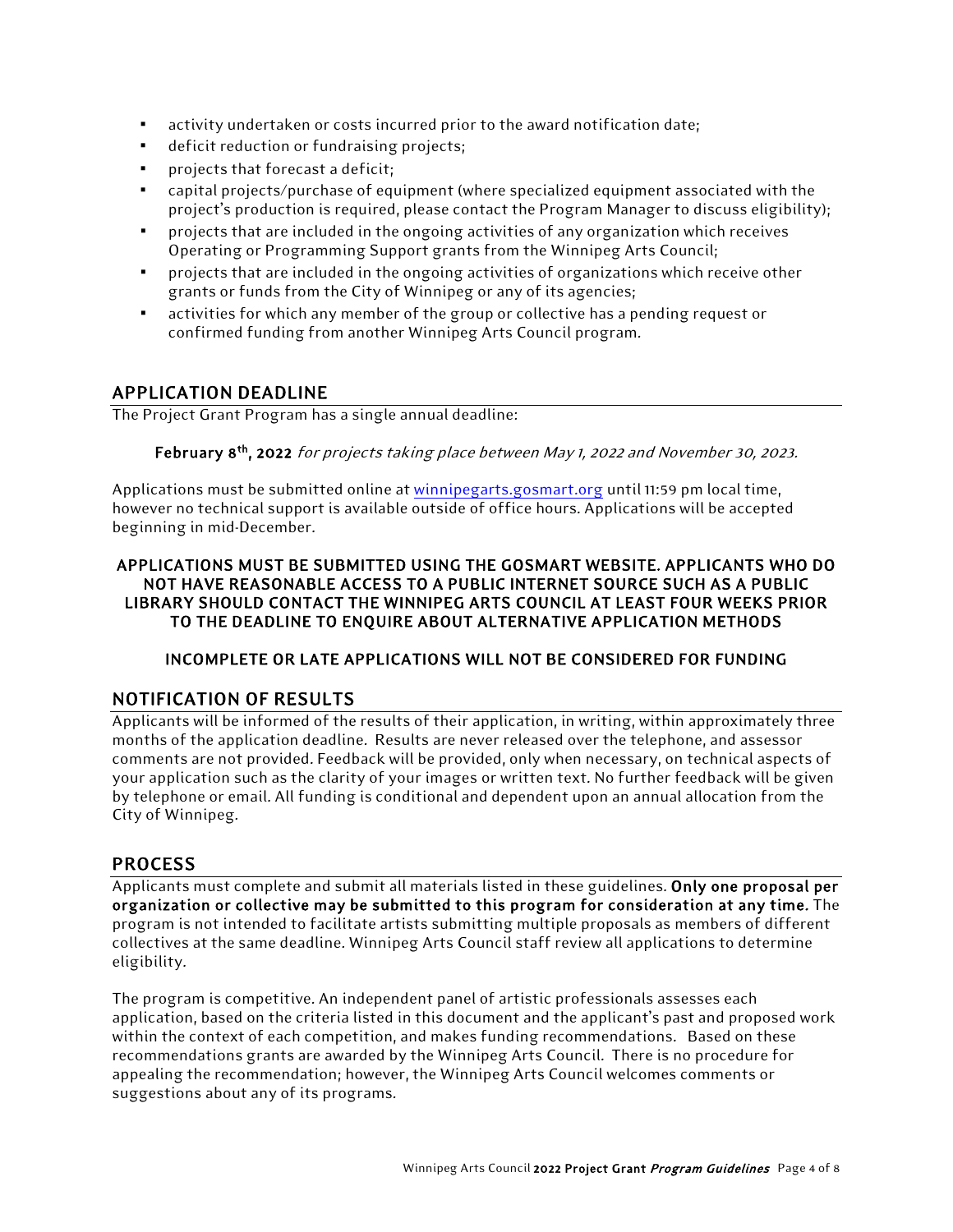# ASSESSMENT and EVALUATION CRITERIA

Applications for Project Grants are assessed by an independent panel of qualified artistic professionals selected on the basis of their familiarity with and expertise in a broad spectrum of artistic practices. This panel is composed to broadly reflect the range of applicants; Winnipeg Arts Council staff do not vote on applications. The panel will consider all of the following factors in evaluating grant requests; please address these criteria when preparing your application:

# ARTISTIC MERIT

- the artistic vision of the project and the plan to achieve that vision
- a demonstrated artistic quality and contribution to the art form
- the distinctiveness of the proposed project in the context of comparable activities in Winnipeg. Does it provide unique opportunities for artists and/or the Winnipeg public?
- the standards of artistic achievement demonstrated in past activities of the applicant/principal artists
- evidence that the applicant has considered the implications of use of cultural knowledge in the project, if applicable

# AND

# CIVIC IMPACT

- the ability to connect to an audience and/or to develop a new audience
- public access to the work, including access by Winnipeg's diverse communities
- $\bullet$  the anticipated impact of the project in the arts community and the general population of Winnipeg
- a level of engagement with other arts organizations, artists and community groups
- is there an appropriate publicity/marketing plan for the project

### AND

# PROJECT VIABILITY/ORGANIZATIONAL COMPETENCE

- the capacity to achieve the stated goals and objectives
- evidence of a clear mandate, competent administration and, for arts organizations, a functional Board of Directors
- effective organizational and financial management, financial stability and accountability
- evidence of a stable funding base and community support for the proposed project, demonstrated through diverse sources of revenue, such as: financial support from audiences; donations; sponsorships or gifts-in-kind from the private sector; and funds from other levels of government

# NOTE REGARDING CORONAVIRUS AND THE PROJECT GRANT PROGRAM:

Because of the ever-changing public health situation and its effects on all aspects of arts creation and presentation, applicants are encouraged to think about how their projects may be affected by both existing and potential restrictions related to Covid-19. Applications should articulate contingency planning, as well as attention to risk management, safety measures and other considerations commensurate with the scale of the project.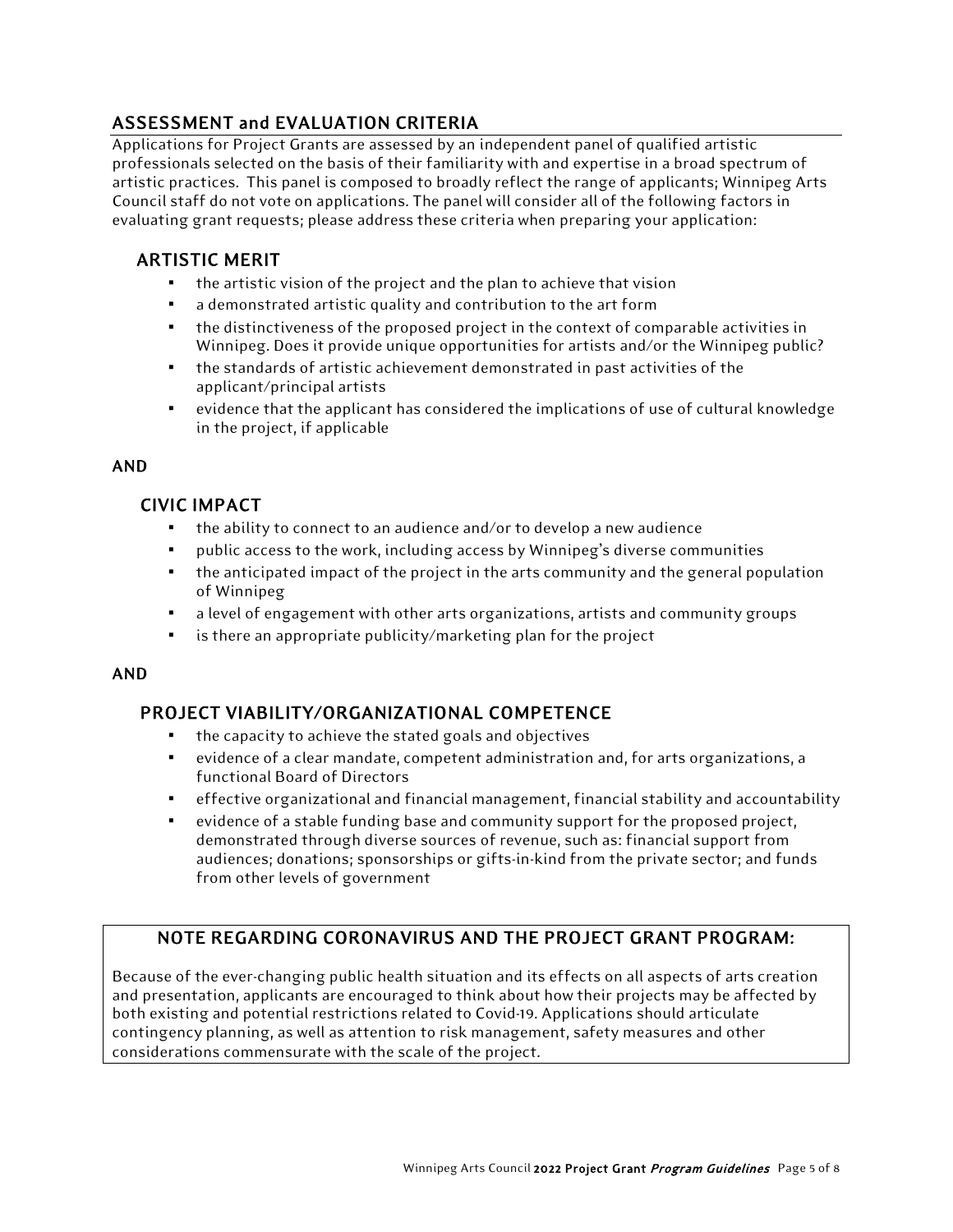### CONDITIONS OF ASSISTANCE

- Grant funds must be applied to anticipated expenses associated with the approved project, and not to subsidize any other project of the applicant, or to reduce or eliminate accumulated deficits.
- Grants are not retroactive, and cannot be applied to costs incurred prior to the notification date.
- Projects supported through this program must be completed within 18 months of the notification date.
- Previously funded projects must be completed with a satisfactory final report received and approved by the Winnipeg Arts Council before a new application can be submitted. Contact the Program Manager if you cannot report on a previous grant before the new deadline because of your publishing or production season.
- Applicants awarded a grant agree to carry out the activities as proposed in their application. Changes to the proposed grant activities must be brought to the attention of the Winnipeg Arts Council for consideration and approval before they are carried out. If a project is significantly changed without approval, the Winnipeg Arts Council reserves the right to rescind the award.
- Projects which are recommended for funding at a lower amount than requested may be required to submit an acceptable revised budget before final approval of the grant.
- The Winnipeg Arts Council requires acknowledgement of its financial assistance on all film, video, electronic and printed materials related to the activities supported by this grant program, including brochures, ads, programs, posters, signage, websites and media releases. The required wording and WAC logo are available on the WAC website at [www.winnipegarts.ca.](http://www.winnipegarts.ca/)
- Receipt of a grant does not guarantee funding in the following or any subsequent year.
- The Winnipeg Arts Council may share information related to applications and awards with officials in other funding agencies to assist with program planning and evaluation.
- The maximum grant available under the Project Grant Program is \$10,000.
- Ten percent of a grant awarded will be held back pending approval of an acceptable final report on the project.

### FINAL REPORT

Grant recipients are required to submit a final report within 90 days of completion of a supported project, that includes:

- a summary of audience or attendance numbers / participation;
- a narrative description of the project undertaken, noting any variances from what was approved in the original proposal, and reflecting on the impact of the grant in terms of:
	- the art form;
	- the short- and long-term impact on the recipient organization and participating artists;
	- public impact and dissemination (Who is your audience? How did you engage with your audience? How was public value created?);
- a financial statement with actual revenues and expenses noting any variances from the approved budget using the "Final Report Actuals" column on the approved budget form;
- print materials (programs, flyers) and press articles/reviews related to the project;
- a selection of jpeg images (300dpi) related to the project for Winnipeg Arts Council public relations use. Please include accompanying image credits: name, description of work/image, photographer, etc.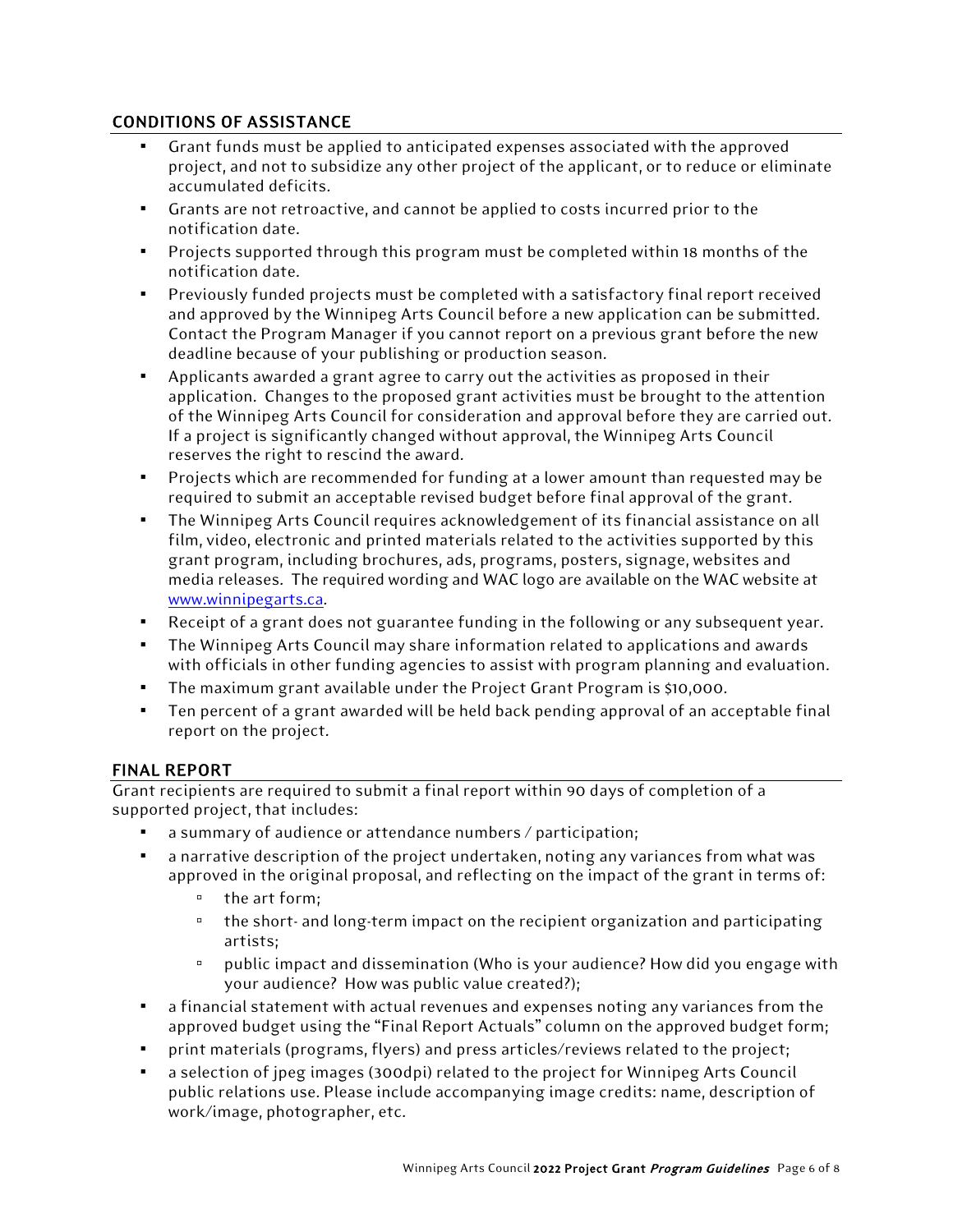# WINNIPEG ARTS COUNCIL PROJECT GRANT PROGRAM – APPLICATION MATERIALS

### Online applications are submitted at [winnipegarts.gosmart.org.](http://winnipegarts.gosmart.org/) You must use an organizational account, not an individual account, to apply for a Project Grant.

Log In to your organizational account or create a new one with a username and password. You must have an account in the name of the organization or collective under which you are applying. If you have previously applied for an individual grant, you will need a new organization account to apply for a Project Grant.

When you set up your account, you will be asked to provide two pieces of information that are not applicable: a 501(c)3 incorporation date and a FEIN/TAX ID number. These are used by American arts funders who use GoSmart. Leave the incorporation date blank and under Tax ID enter "00-0000000."

**Eill in** your application in the sections listed below. You must save your work before leaving each page. You may lose your work if you try to move to the next page without saving first.

### 1. Grant Overview

Provide information about the grant amount requested, total project budget, dates and artistic discipline. You will also need to provide a brief synopsis used to identify your application.

### 2. Project Description

In approximately 75o words, outline the planning, implementation, coordination, marketing and delivery of the project. Provide the names of the confirmed artistic team, information about your intended audience and how you plan to engage this audience. Your application will be assessed for potential artistic merit, civic impact and project viability as outlined under "Assessment and Evaluation Criteria" in the guidelines. If your proposal includes alternate plans/possibilities resulting from Covid-19, you should address that in this section.

If your project deals with cultural content, you should describe in this section how you will deal authentically with that content. Examples include projects that include Indigenous knowledge or stories, or representations of cultures other than your own. There is no strict format for this, and it may not be applicable to all applicants. Examples of rationale might include brief descriptions of lived experience or self-identification information, or through the stated participation of Knowledge Keepers, Elders or cultural advisors from the communities represented in the proposed work. Letters of support may be attached.

### 3. Bios of Key Artists Involved in Your Project

In approximately 750 words, provide information on the key artists involved. Collectives should include names and information for all collective members.

### 4. Detailed Project Budget

You must use the Excel document provided. Complete and upload the Excel form outlining all sources of revenue and all expected expenses including only revenues and expenses that pertain to the project and fall within the granting period. Total revenues must equal total expenses and you must also indicate whether revenues are confirmed or anticipated. In the event that you are awarded a grant you will be required to submit an Actuals budget with your Final Report.

### 5. Organizational / Collective Information

In approximately 750 words, outline your organization's incorporated mandate, artistic mission, and annual activities. Collectives should describe the artistic direction/oversight of the group as well as any previous work among the principal artistic collaborators. You will also need to provide estimated participation numbers for your project and for your previous year's activities (if applicable).